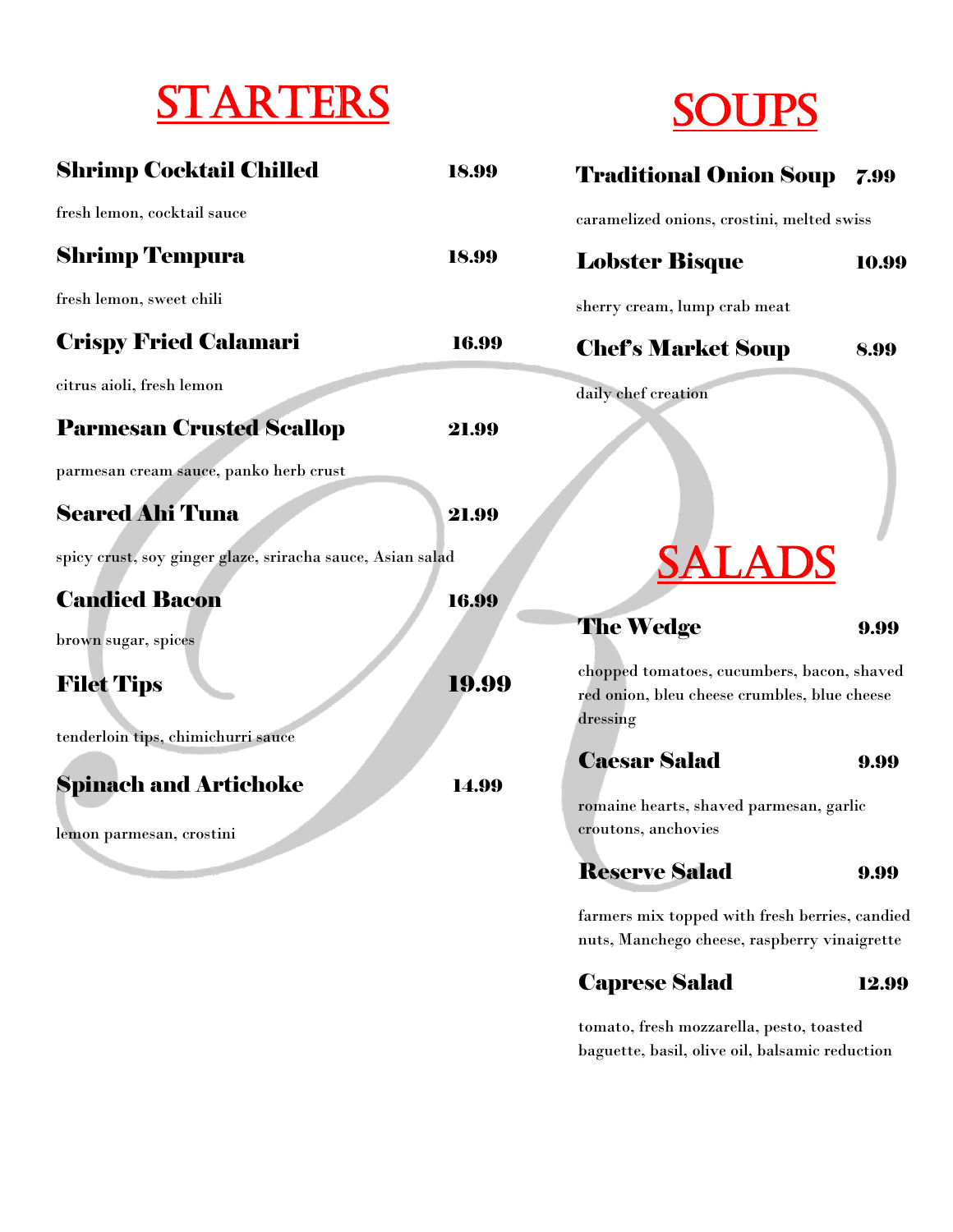## **STEAKS**

*Our Certified Angus Beef has been Chef selected to meet our "Cut Above" approach to steaks and char grilled to your desired temperature. We take pride in every steak we serve.*

| <b>Chicago Cut Prime Bone in Ribeye</b> | $24$ oz $-75.99$                  | <b>ADDITIONAL</b>                                                     |            |
|-----------------------------------------|-----------------------------------|-----------------------------------------------------------------------|------------|
| <b>Reserve Prime Filet Mignon</b>       | $8$ oz $-49.99$                   | Shrimp Scampi                                                         | 9.99       |
| <b>New York Strip</b>                   | $16$ oz $-42.99$                  | Lobster 1/2 or Full Tail MKT                                          |            |
| <b>Boneless Ribeye</b>                  | $16$ oz $-43.99$                  | Oscar Style                                                           | <b>MKT</b> |
| <b>Certified Angus Porterhouse</b>      | $24$ oz $-67.99$                  | SAUCES <sub>2</sub>                                                   |            |
| <b>Only Friday and Saturday</b>         | Bearnaise * Au Jus * Demi-Glace * |                                                                       |            |
| <b>Slow Roasted Prime Rib</b>           | $18oz - 44.99$                    | Honey Mustard Cream * Hollandaise<br>* Cognac Au Poivre * Parma Cream |            |
|                                         |                                   |                                                                       |            |
| <b>STEAK DONENESS</b>                   |                                   | <b>FLAVORED BUTTER CRUSTS 4</b>                                       |            |
| Rare - cool deep red center             |                                   | Bleu Cheese * Garlic*                                                 |            |
| <b>Medium Rare - warm red center</b>    |                                   | Horseradish                                                           |            |
| Medium – hot red center                 |                                   |                                                                       |            |

**Medium well – hot slightly pink**

**Well - hot gray center** 

Illinois Department of Public Health advises that eating raw or under cooked meat, poultry, eggs, or seafood poses health risk to everyone, but especially to the elderly, young children under the age of 4, pregnant women, and other highly susceptible with compromised immune systems. Thorough cooking of such animal foods reduces the risk of illness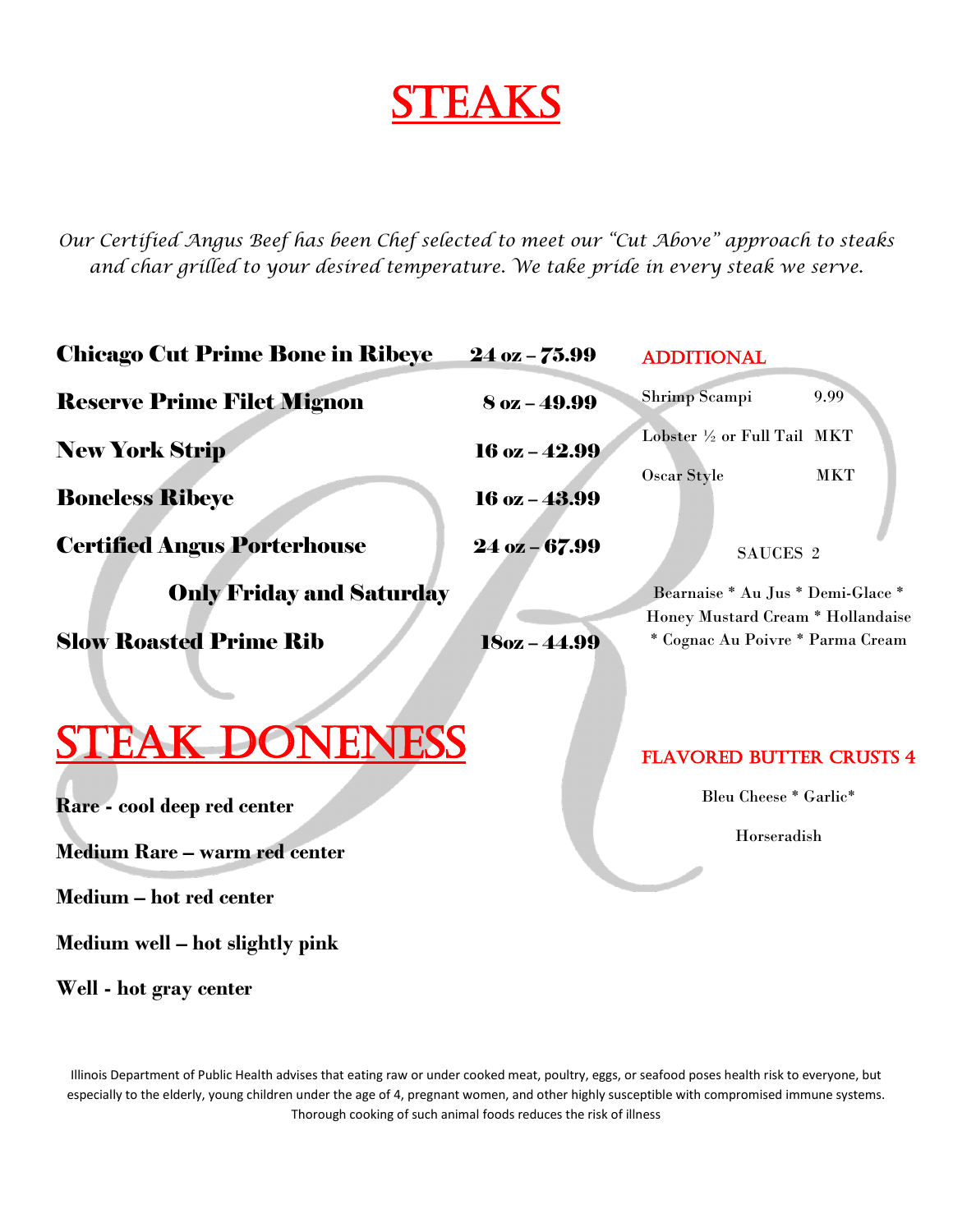### CHOPS & MORE



| <b>Charred Lamb Chops</b>                                                                   | 46.99 | <b>Blistered Tomatoes</b>                                   | 8.99         |
|---------------------------------------------------------------------------------------------|-------|-------------------------------------------------------------|--------------|
| garlic roasted radishes, cilantro, mint chutney                                             |       | <b>Butter Mash Potato</b>                                   | 7.99         |
| <b>Center Cut Pork Chop</b>                                                                 | 35.99 | <b>Grilled Asparagus</b>                                    | 8.99         |
| 14oz bone in chop, cremini mushrooms,                                                       |       | <b>Loaded Baked Potato</b>                                  | 8.99         |
| honey mustard cream sauce                                                                   |       | <b>Brown Sugar Sweet Potato</b>                             | 7.99         |
| <b>Free Range Chicken</b>                                                                   | 30.99 | Mushroom                                                    | 7.99         |
| mushroom risotto, crispy Brussel sprouts, pan Jus                                           |       | <b>Parmesan Potato Wedges</b><br><b>Crispy French Fries</b> | 7.99<br>7.99 |
| <b>Reserve Meatloaf</b>                                                                     | 34.99 | Mac & Cheese                                                | 8.99         |
| tenderloin, ribeye, and striploin, creamy mashed potatoes,                                  |       | Wild Rice                                                   | 7.99         |
| mushroom demi-glace, crispy shallots                                                        |       | <b>Roasted Carrots</b>                                      | 8.99         |
| <b>Certified Angus T-Bone Steak</b>                                                         | 54.99 | <b>Crispy Brussel Sprouts</b>                               | 8.99         |
| 16 oz T-Bone, creamy mashed potatoes,                                                       |       | Garlic Broccolini                                           | 8.99         |
| blistered tomatoes, demi-glace                                                              |       |                                                             |              |
| <b>Reserve Steak House Burger</b>                                                           | 23.99 |                                                             |              |
| house beef blend patty, 3-year aged cheddar,<br>tomato relish, crumbled bacon, French fries |       |                                                             |              |
| <b>Beer Battered Walleye</b>                                                                | 32.99 |                                                             |              |
| crispy potato wedges, lemon garlic aioli                                                    |       |                                                             |              |
| <b>Seafood Pasta</b>                                                                        | 46.99 |                                                             |              |
| assorted fresh seafood, angel hair pasta                                                    |       |                                                             |              |
| <b>Blackened Salmon</b>                                                                     | 36.99 |                                                             |              |
| salmon filet, warm berry sauce, wild rice, carrots                                          |       |                                                             |              |
| <b>Pan Seared Lake Trout</b>                                                                | 28.99 |                                                             |              |

sweet potato puree, pickled red onion, lemon butter